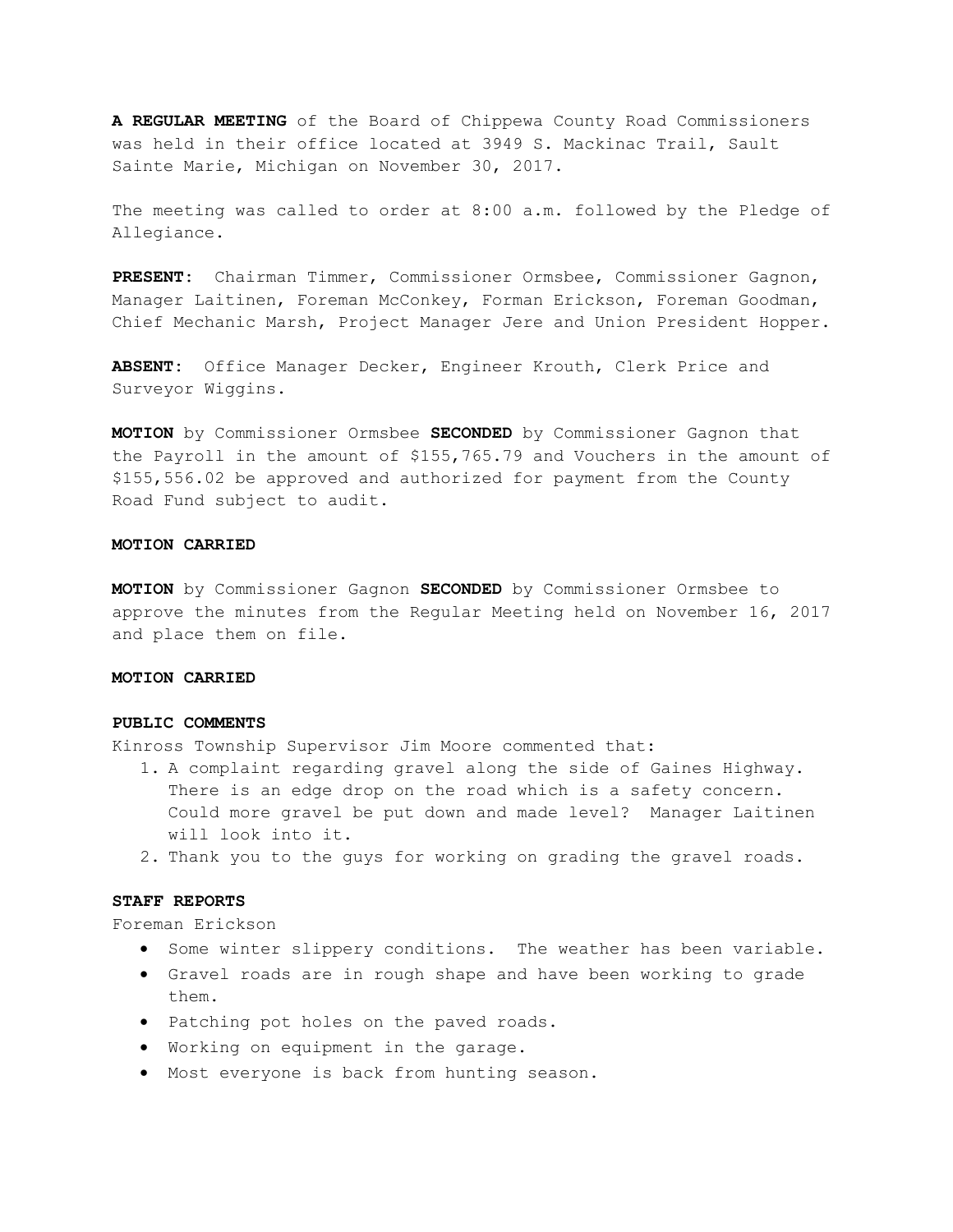# Foreman Goodman

- The box culvert replacement at Black Creek and M-123 is at a standstill. There is apparently litigation between MDOT and the contractor. Current condition will likely remain until spring. Manager Laitinen will call MDOT for an up-date. The road is currently wide enough for our truck to pass through this winter. Discussion ensued.
- Several complaints about gravel roads.

# Foreman McConkey

- Hanging in there. Working on truck maintenance.
- Gravel roads have been rough, but looking half-way decent now.
- The shop is busy. Frank came and helped with the mulch truck job.
- Patching pot holes.

# Project Manager Jere

- Working on projects for the up-coming 2018-2019 year.
- Had an early November meeting with DEQ Officer Mitch Koetje that went well. There are some concerns regarding mulch, but good effort is being made.
- Will be pro-active with safety side of things and plans to be in the garages more this winter to promote safety.
- Safety packet for new employees has been created and covers 1-2 hours of material.

# Chief Mechanic Marsh

- Checked out new snow plows in Cheboygan with Foreman Erickson and decided that they were decent plows, but not for us because of the work that would need to go into them.
- Garage is set up for winter.
- Fixing trucks that are blowing hoses from grading.
- Working on rebuilding an engine on an older truck.

# Union President Hopper

• Going back to a safety meeting we had in the spring, regarding different lights for highway night trucks. One of the guys bought some lights and installed them on his truck. They are on sale for \$100 at this time. Could the CCRC repay the cost? Chief Mechanic Marsh said the lights look decent and will look into it more.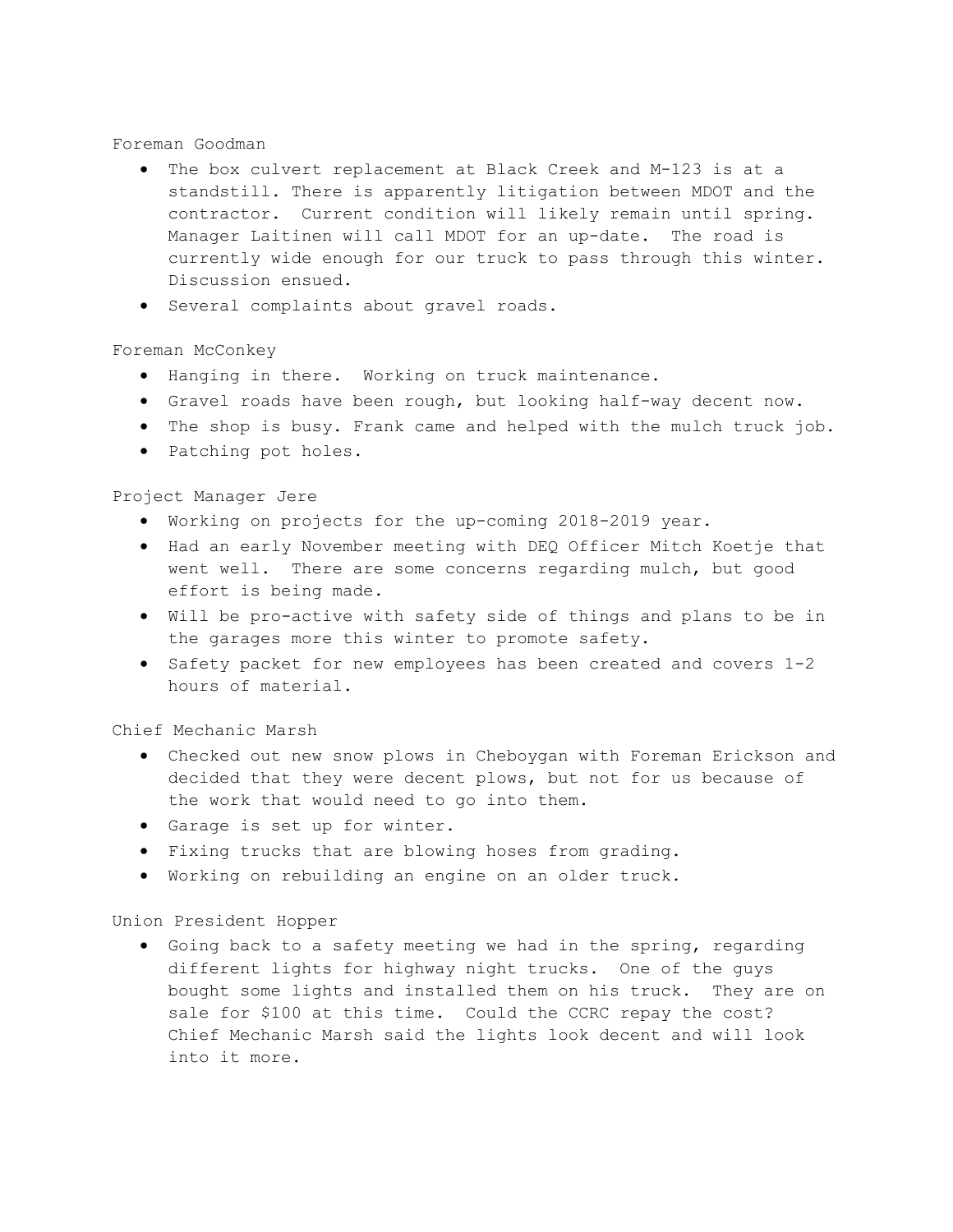#### **MANAGERS REPORT**

- Thank you to all the Foreman and crew in regard to their work on soil erosion. Nice to have a positive response from the DEQ.
- Had a great vacation. Thank you.
- Received a letter from the Union concernering negotiations. We have to schedule a first negotiation meeting within the next 15 days of that. Union President Hopper has a negotiation team set up. Commissioner Ormsbee asked Manager Laitinen to contact Labor Attorney Michael Kluck. Discussion ensued regarding pension and potential legislative changes in the near future.
- Received a grant in the amount of \$499,000 from the FHWA for the Curley Lewis Highway. That will go in conjunction with \$449,000 STP funds. We will receive approximately one million dollars to work on 10.1 miles. Discussion ensued regarding the condition of bridges and culverts along this stretch of road.
- Big excavation project on seasonal Tremblay Road in Rudyard. A deep culvert has separated. Developing a plan to shore it up for the winter until it can be taken care of in spring. Will be a big project.
- Met with Peterbilt representative to start the process of exploring different options available with new trucks.
- 2018 budget has not been finalized yet, but will be soon.
- Will ask for truck bids and hope to have a P.O. ready by January 1, 2018.

## **NEW BUSINESS**

• Commissioner Ormsbee expressed concern over an older white truck in Eckerman that appeared to have a CCRC logo on it. It was a private owned employee's truck that had a faded logo and not owned by the CCRC.

### **OLD BUSINESS**

- Commissioner Ormsbee voiced concern regarding a paved parking lot at the intersection of 6 mile and Mackinac Trail. The parking lot ends where the road begins and the public is turning into the stop sign when the corner is cut. Need to determine a process to delineate the road. Discussion ensued.
- Discussion of permits, standard forms, potential rebates and fees associated with utility installation and legal issues.